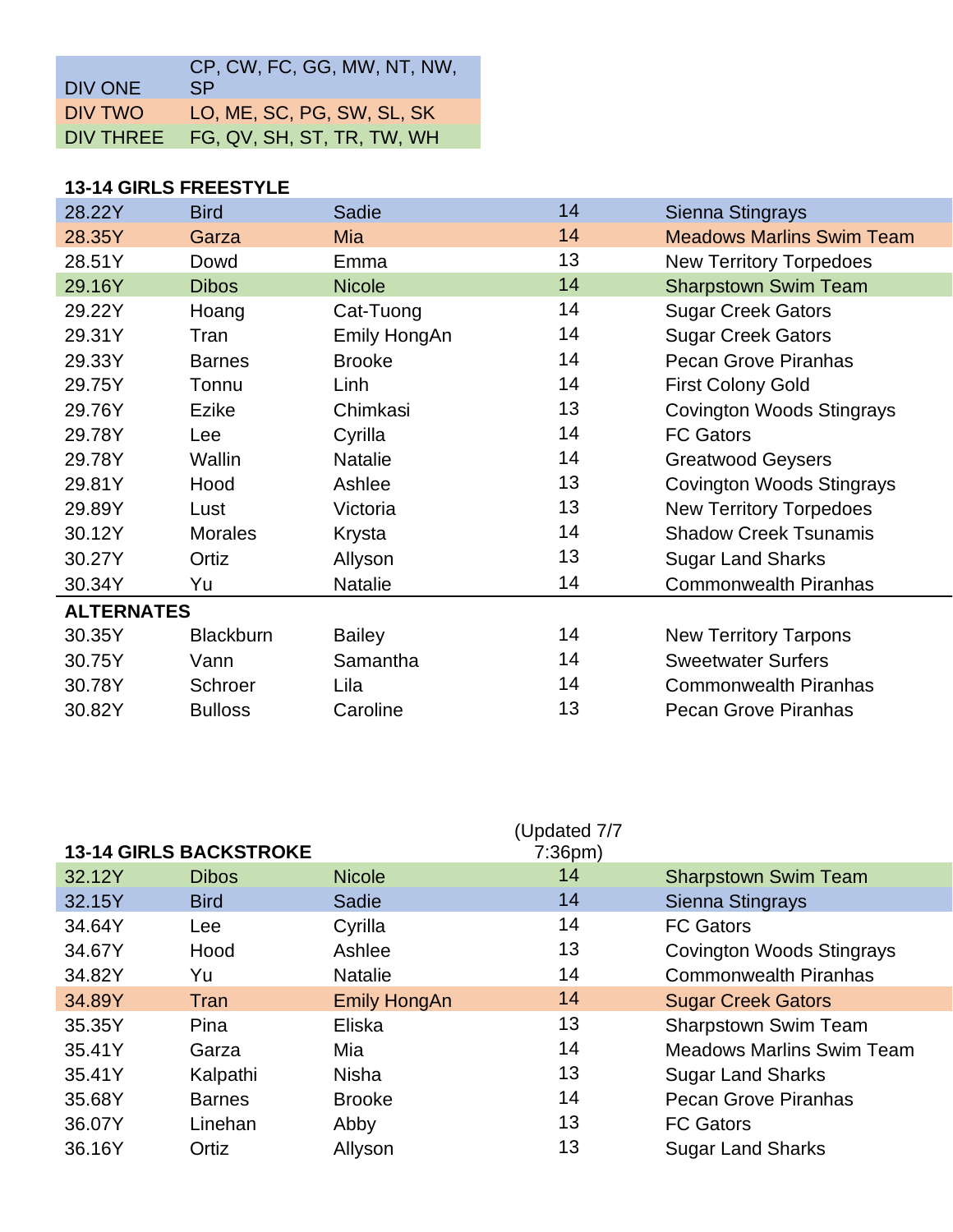| 36.51Y            | Dowd     | Emma     | 13 | <b>New Territory Torpedoes</b> |
|-------------------|----------|----------|----|--------------------------------|
| 36.72Y            | Rahurkar | anika    | 13 | <b>New Territory Tarpons</b>   |
| 36.72Y            | Tonnu    | Linh     | 14 | <b>First Colony Gold</b>       |
| 36.74Y            | Vann     | Samantha | 14 | <b>Sweetwater Surfers</b>      |
|                   |          |          |    |                                |
| <b>ALTERNATES</b> |          |          |    |                                |
| 36.74Y            | Vann     | Samantha | 14 | <b>Sweetwater Surfers</b>      |
| 36.76Y            | Lust     | Victoria | 13 | <b>New Territory Torpedoes</b> |

## **13-14 GIRLS BREASTSTROKE**

| 37.55Y            | Cung               | Megan               | 14 | <b>Covington Woods Stingrays</b> |
|-------------------|--------------------|---------------------|----|----------------------------------|
| 37.69Y            | Tonnu              | Linh                | 14 | <b>First Colony Gold</b>         |
| 37.84Y            | Hoang              | Emily               | 14 | <b>Covington Woods Stingrays</b> |
| 38.25Y            | Tran               | <b>Emily HongAn</b> | 14 | <b>Sugar Creek Gators</b>        |
| 38.40Y            | Lust               | Victoria            | 13 | <b>New Territory Torpedoes</b>   |
| 38.94Y            | <b>Bird</b>        | Sadie               | 14 | Sienna Stingrays                 |
| 39.59Y            | Gates              | Addison             | 13 | Sienna Stingrays                 |
| 39.81Y            | <b>Dibos</b>       | <b>Nicole</b>       | 14 | <b>Sharpstown Swim Team</b>      |
| 39.96Y            | <b>Barnes</b>      | <b>Brooke</b>       | 14 | Pecan Grove Piranhas             |
| 40.24Y            | Yu                 | <b>Natalie</b>      | 14 | <b>Commonwealth Piranhas</b>     |
| 40.40Y            | Bui                | Lana                | 13 | Lake Olympia Tiger Sharks        |
| 40.65Y            | <b>Bartholomew</b> | Rhyan               | 14 | Lake Olympia Tiger Sharks        |
| 41.37Y            | Lust               | <b>Isabelle</b>     | 14 | <b>New Territory Torpedoes</b>   |
| 41.44Y            | Wallin             | <b>Natalie</b>      | 14 | <b>Greatwood Geysers</b>         |
| 41.56Y            | Salazar            | Isabella            | 13 | <b>Pecan Grove Piranhas</b>      |
| 41.67Y            | Karaali            | <b>Michelle</b>     | 14 | <b>New Territory Torpedoes</b>   |
| <b>ALTERNATES</b> |                    |                     |    |                                  |
| 41.69Y            | Dementyev          | Anastasia           | 14 | <b>FC Gators</b>                 |
| 41.90Y            | <b>McWhirter</b>   | Rose                | 14 | <b>Greatwood Geysers</b>         |
| 42.21Y            | <b>Helms</b>       | <b>McKinley</b>     | 13 | <b>Commonwealth Piranhas</b>     |
|                   |                    |                     |    |                                  |

## **13-14 GIRLS BUTTERFLY**

| 30.53Y | <b>Bird</b>  | Sadie          | 14 | Sienna Stingrays                 |
|--------|--------------|----------------|----|----------------------------------|
| 30.62Y | <b>Dibos</b> | <b>Nicole</b>  | 14 | <b>Sharpstown Swim Team</b>      |
| 31.22Y | Garza        | Mia            | 14 | <b>Meadows Marlins Swim Team</b> |
| 32.12Y | Grand        | Cecilia        | 14 | Maplewood Marlin                 |
| 32.34Y | Dowd         | Emma           | 13 | <b>New Territory Torpedoes</b>   |
| 32.76Y | Wallin       | <b>Natalie</b> | 14 | <b>Greatwood Geysers</b>         |
| 32.98Y | Hoang        | Cat-Tuong      | 14 | <b>Sugar Creek Gators</b>        |
| 33.00Y | Ortiz        | Allyson        | 13 | <b>Sugar Land Sharks</b>         |